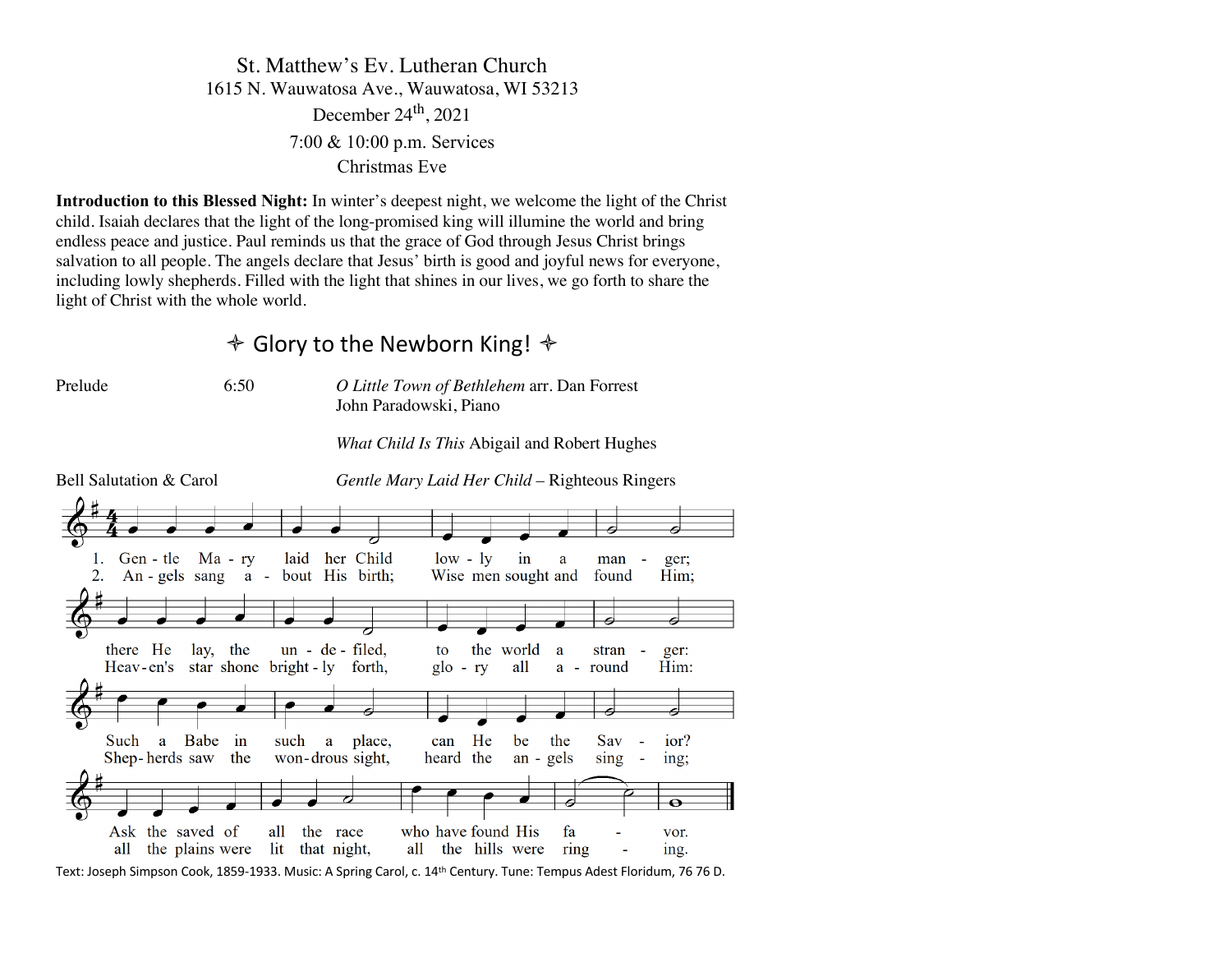*Savior of the Nations, Come* arr. by Joshua Kramer Bells Angels

## $\triangle$  O Come Let Us Adore Him  $\triangle$

*(Please stand as you are able and face the center Word symbol)*

In the Beginning God created the heavens and the earth. The earth was without form and void, and darkness was upon the face of the deep. And the Spirit of God was moving over the face of the waters. And God's Word said, "Let there be light," and there was light.



Text: *Psalteriolum Cantionum Catholicarum*, Köln, 1710. Tune: Veni Emmanuel 88 88 88. Music: French processional, 15th cent.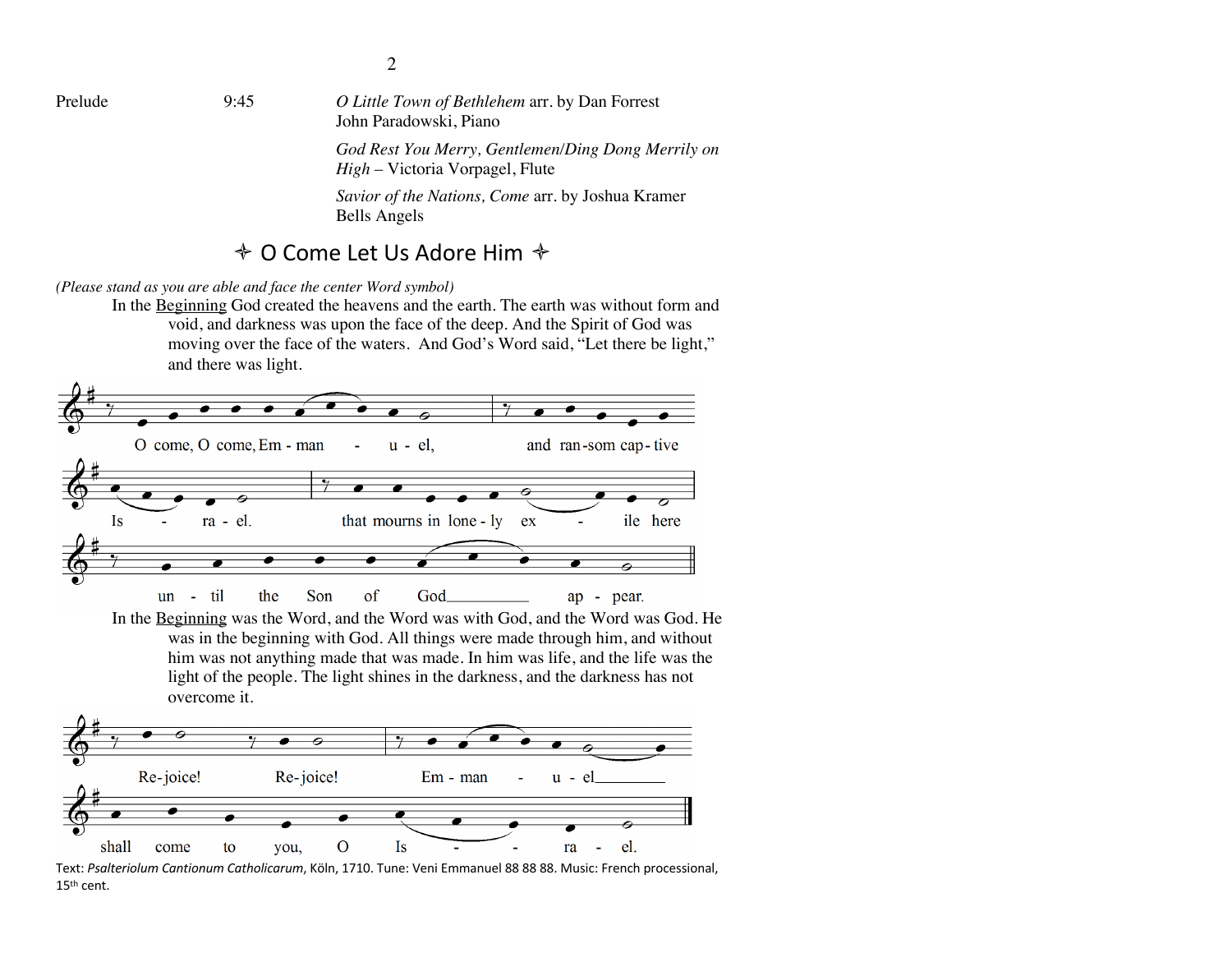### Greeting

The people who walked in darkness have seen a great light. **The light shines in the darkness, and the darkness has not overcome it.** To us a child is born, to us a Son is given. **in him was life, and the life was the light of all people.** Good news of great joy, light and grace and peace be with you all. **And also with you.**

## Processional Carol **#283 O Come, All Ye Faithful**

## Greeting

A child has been born for us, a son given to us.

**He is called Wonderful Counselor, Mighty God, Everlasting Father, Prince of Peace.** Fear not, for behold, I bring you good tidings of great joy, which shall be to all people. **For unto us is born this day in the city of David a Savior, who is Christ the Lord.** And this shall be a sign for you:

**You will find the baby wrapped in swaddling clothes, lying in a manger.**

And suddenly there was, with the angel, a multitude of the heavenly host praising God and saying:

**Glory to God in the highest, and peace to God's people on earth!**

## Carol of Praise **#289 Angels We Have Heard on High**

Prayer of the Day

The Lord be with you. **And also with you.**

Let us pray. Almighty God, you made this holy night shine with the brightness of the true Light. Grant that here on earth we may walk in the light of Jesus' presence and in the last day wake to the brightness of his glory; through your Son, Jesus Christ our Lord, who lives and reigns with you and the Holy Spirit, one God, now and forever.

### **Amen.**

*(Please be seated)* Christmas Greeting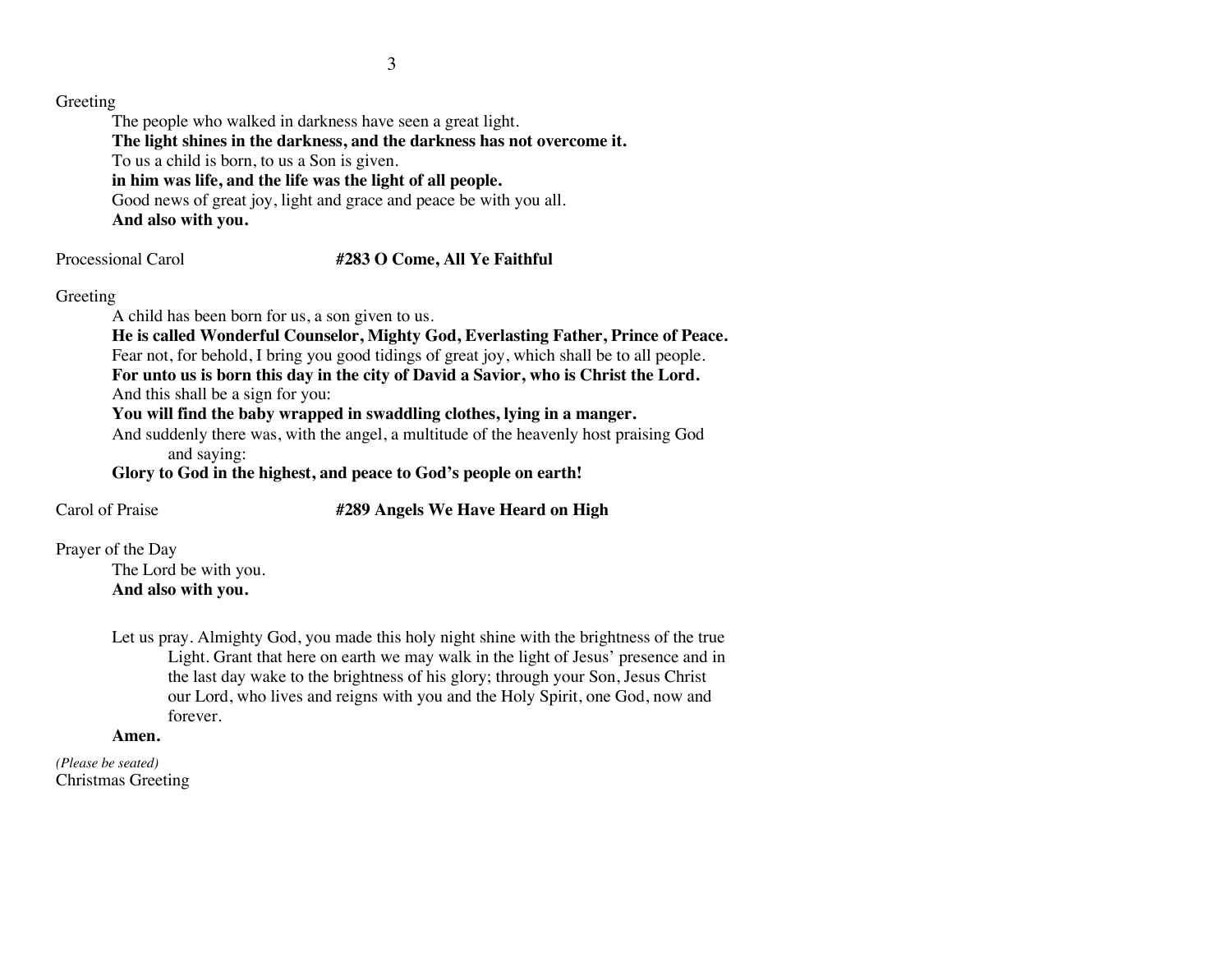# $\diamond$  In the Beginning Was the Word  $\diamond$

First Reading Isaiah 9:2-7

*This poem promises deliverance from Assyrian oppression, a hope based on the birth of a royal child with a name full of promise. While Judah's king will practice justice and righteousness, the real basis for faith lies in God's passion for the people: The zeal of the Lord of hosts will do this!*

A reading from Isaiah, chapter 9.

Word of God, word of life. **Thanks be to God.**

| Anthem | 7:00  | Hark! The Glad Sound! The Savior Comes!<br>arr. by Susan Geschke – Righteous Ringers |
|--------|-------|--------------------------------------------------------------------------------------|
|        | 10:00 | <i>Sing/Ring We Now of Christmas arr.</i> by Lloyd Larson<br>Bells Angels            |

Second Reading Titus 2:11-14

*The appearance of God's grace in Jesus Christ brings salvation for all humanity. Consequently, in the present we live wisely and justly while also anticipating the hope of our Savior's final appearance.* 

A reading from Titus, chapter 2.

Word of God, word of life. **Thanks be to God.**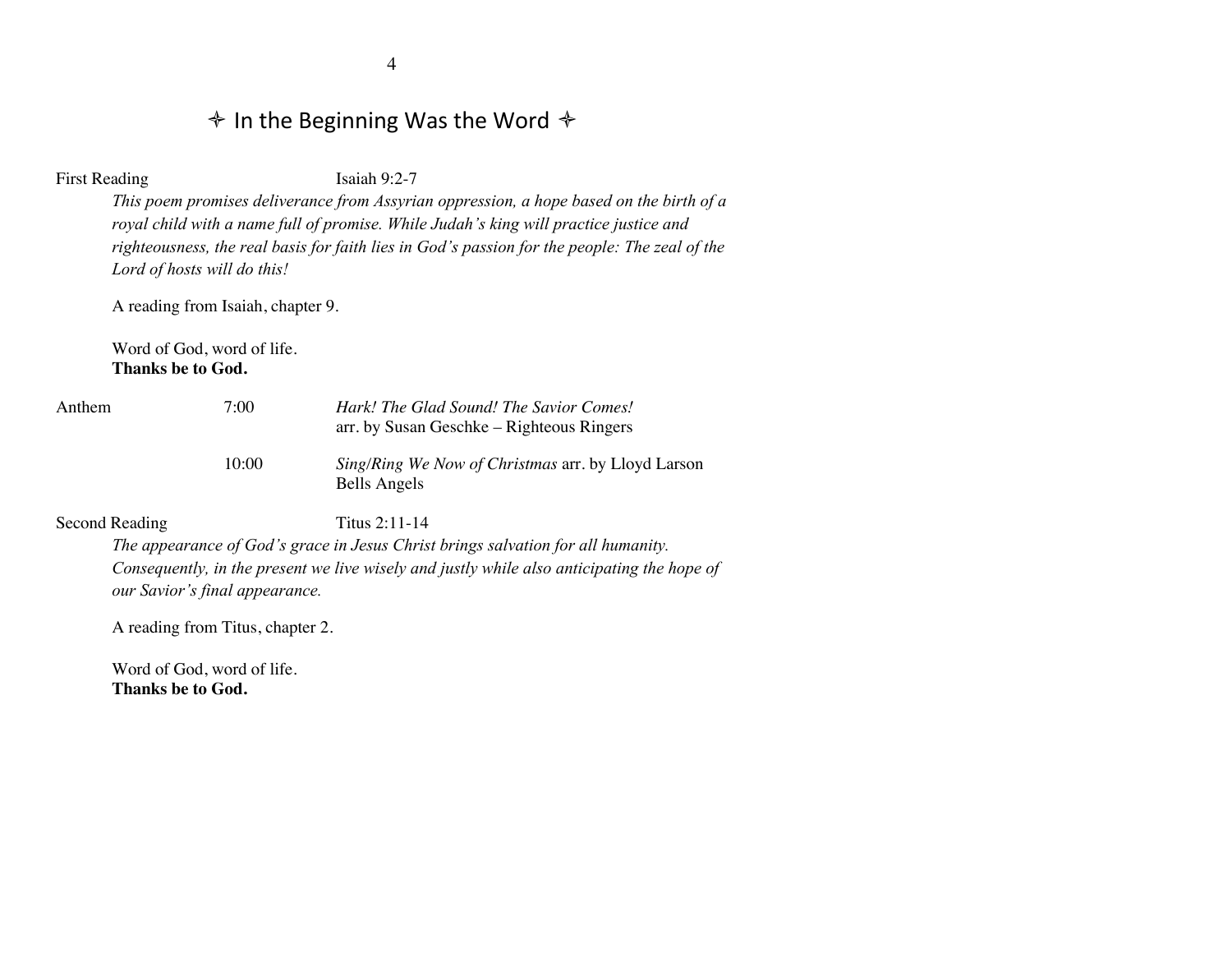

*(Please stand as you are able and face the center Word symbol)* #274 On Christmas Night [Stanzas 1 & 2]

Text: Luke Wadding, d. 1686. Music: English traditional. Tune: Sussex Carol.

Gospel Luke 2:1-14 [15-20]

In the beginning was the Word,

**And the Word was with God, and the Word was God.**

A reading from the book of Luke.

*God's greatest gift comes as a baby in a manger. Angels announce the "good news of great joy" and proclaim God's blessing of peace.*

Word of God, word of life. **Thanks be to God.**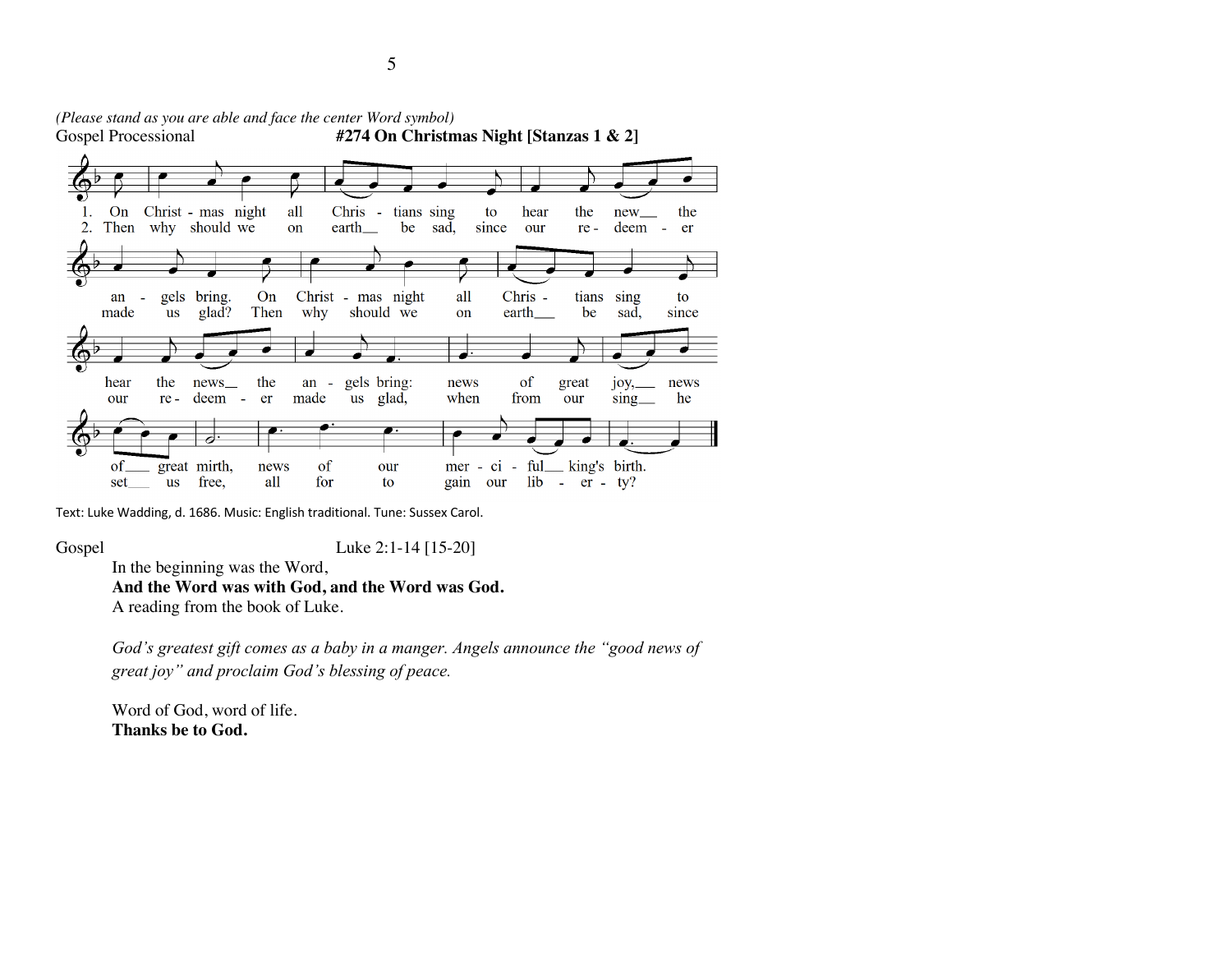

Text: Luke Wadding, d. 1686. Music: English traditional. Tune: Sussex Carol.

*(Please be seated)* Sermon 7:00 Pastor Sheila Rawn 10:00 Pastor Ann Williams *(Please stand as you are able)* Carol of the Day **#296 What Child Is This**

Profession of Faith The Nicene Creed **We believe in one God, the Father, the Almighty, maker of heaven and earth, of all that is, seen and unseen.**

> **We believe in one Lord, Jesus Christ, the only Son of God, eternally begotten of the Father, God from God, Light from Light, true God from true God, begotten, not made, of one Being with the Father; through him all things were made. For us and for our salvation he came down from heaven, was incarnate of the Holy Spirit and the virgin Mary and became truly human.**

6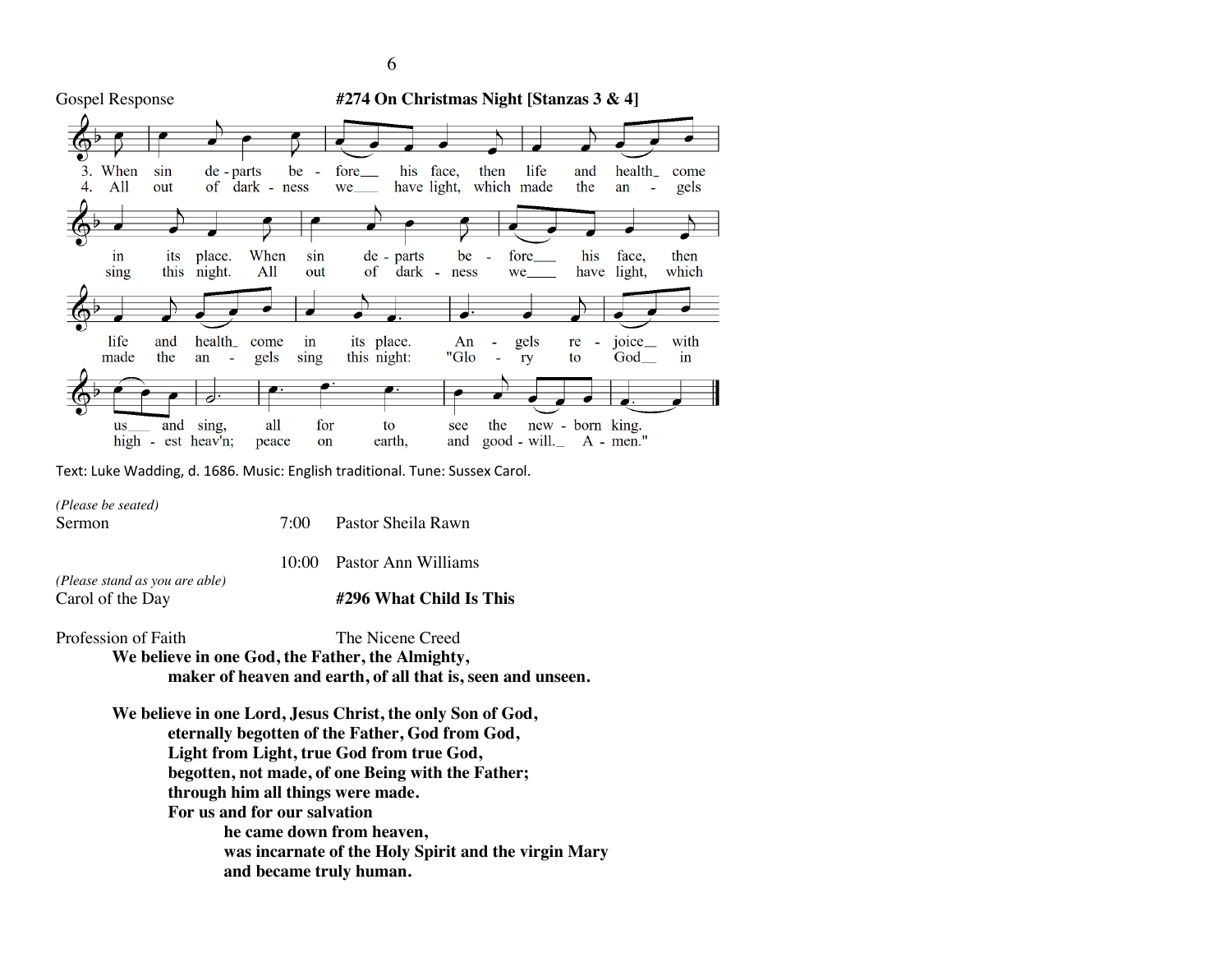**For our sake he was crucified under Pontius Pilate; he suffered death and was buried. On the third day he rose again in accordance with the scriptures; he ascended into heaven and is seated at the right hand of the Father. He will come again in glory to judge the living and the dead, and his kingdom will have no end. We believe in the Holy Spirit, the Lord, the giver of life, who proceeds from the Father and the Son, who with the Father and the Son is worshiped and glorified, who has spoken through the prophets.** 

**We believe in one holy catholic and apostolic church.** 

**We acknowledge one baptism for the forgiveness of sins.** 

**We look for the resurrection of the dead,** 

### **and the life of the world to come. Amen.**

Prayers of Intercession

Joining our voices with the heavenly host and Christians throughout time and space, let us pray for the church, the world, and all in need.

…Lord in your mercy. **Hear our prayer.**

Rejoicing in your Word made flesh among us, we commend these prayers to you, confident of your grace and love made known to us in Jesus Christ, our Savior. **Amen.**

Sharing of Christmas Peace

At the birth of Christ the angels sang of peace and goodwill. May the peace of the Lord be with you always.

### **And also with you.**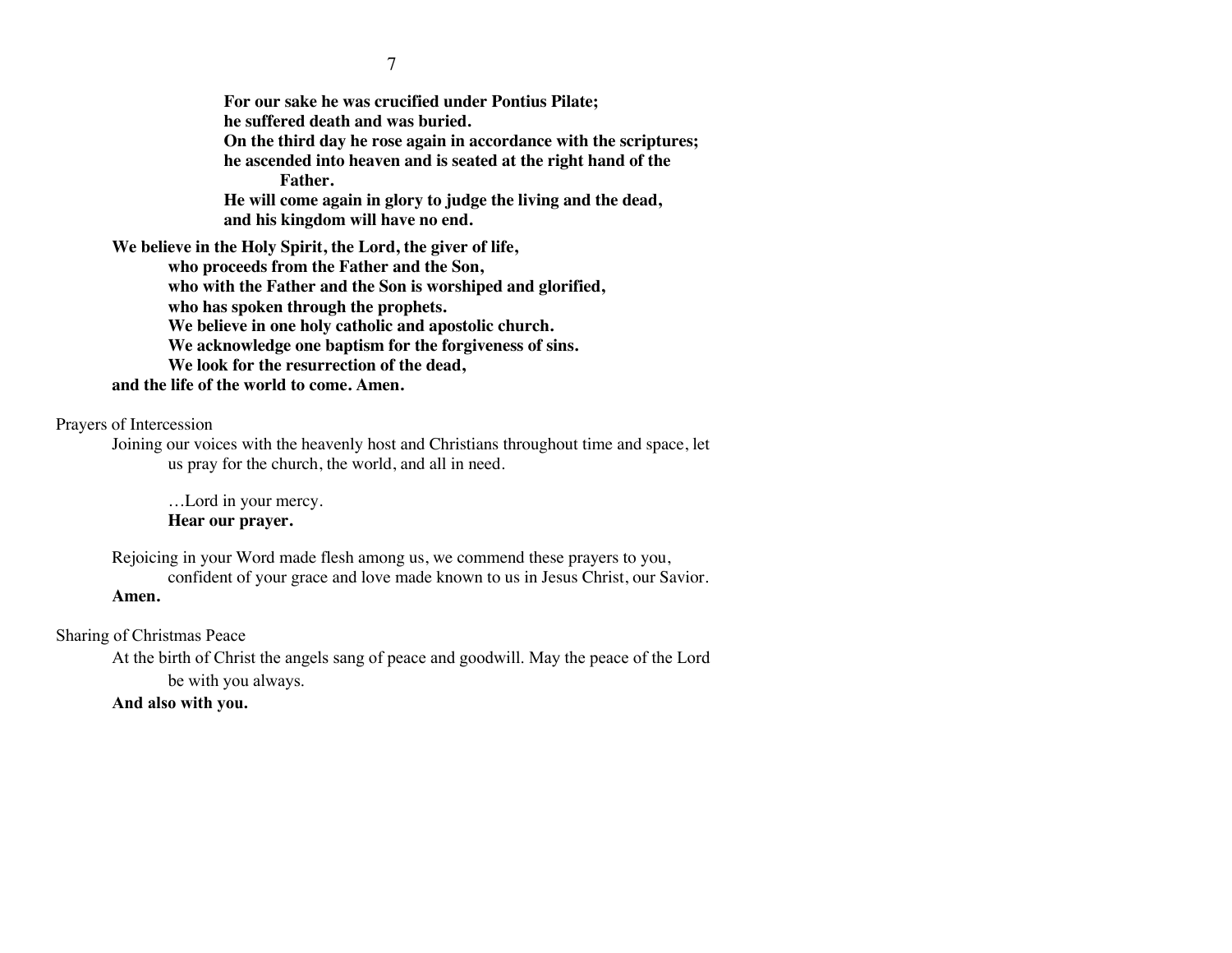## $\triangle$  And the Word was Made Flesh  $\triangle$

*Meal*

| (Please stand as you are able)<br><b>Offertory Carol</b> |       | #276 Infant Holy, Infant Lowly                                                                |
|----------------------------------------------------------|-------|-----------------------------------------------------------------------------------------------|
|                                                          | 10:00 | See Amid the Winter's Snow arr. by Dan Forrest<br>Senior Choir                                |
| (Please be seated)<br>Musical Offering                   | 7:00  | Go, Tell it on the Mountain arr. by Victor C. Johnson<br>New Creation & New Generation Choirs |

#### Offertory Prayer

Let us pray. We celebrate this night the greatest gift the world has known, the gift of God's own beloved Son. Wrapped in flesh, swaddled in strips of cloth, your gift represents life, light and love. A gift beyond measure. What can we offer you, O God, except ourselves. Accept our gifts, this we pray through Jesus Christ our Lord.

#### **Amen.**

Words of Institution

The Lord's Prayer

Gathered into one by the Holy Spirit, let us pray as Jesus taught us.

**Our Father in heaven, hallowed be your name,** 

**your kingdom come, your will be done,** 

**on earth as in heaven.**

**Give us today our daily bread.** 

**Forgive us our sins as we forgive those who sin against us.** 

**Save us from the time of trial and deliver us from evil.**

**For the kingdom, the power,** 

**and the glory are yours, now and forever. Amen.**

Invitation to Communion

In Christ's manger, at Christ's table, come, see what God makes known for you.

**Make yourself known to us, O Christ, in the breaking of the bread and the sharing of the cup.**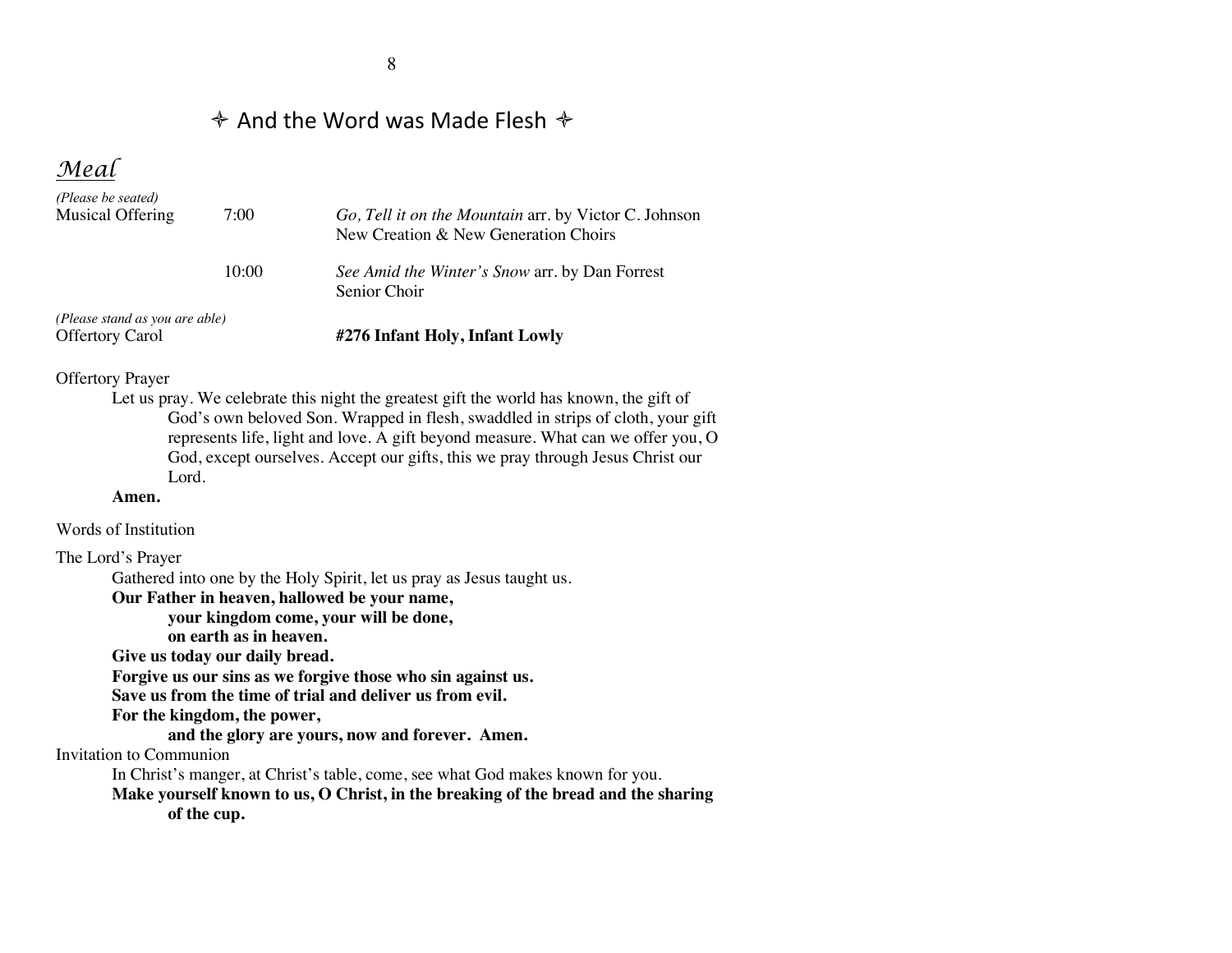| (Please be seated)<br><b>Communion Music</b> |       |                                                                                                                                 |
|----------------------------------------------|-------|---------------------------------------------------------------------------------------------------------------------------------|
|                                              | 7:00  | Hark! The Herald Angels Sing/Ring arr. by Jason Krug<br>Righteous Ringers                                                       |
|                                              |       | Gesu Bambino Pietro Yon, arr. Mark Hayes<br>Drew Freeborn                                                                       |
|                                              |       | In the Bleak Mid-Winter arr. Audrey Snyder<br>New Generation Choir                                                              |
|                                              |       | #300 The First Noel                                                                                                             |
|                                              | 10:00 | <i>Bring a Torch, Jeanette, Isabella arr. by Howard Helvey</i><br>Senior Choir, Julia Murphy & John Paradowski,<br>4-Hand Piano |
|                                              |       | <i>Once in Royal David's City arr.</i> by Kevin McChesney<br><b>Bells Angels</b>                                                |
|                                              |       | #300 The First Noel                                                                                                             |

*(Please stand as you are able)*

Communion Response

May the body of our Lord Jesus Christ strengthen and keep you in God's light and grace. **Amen.**

Post-Communion Prayer

Let us pray. Lord Jesus Christ, the glorious light that spilled out on Bethlehem's hillsides shines at this table, in our midst, in our hearts. Here you repeat the mystery of your incarnation, here we see you face to face. We thank you and bless you for you are the Lord forevermore.

**Amen.**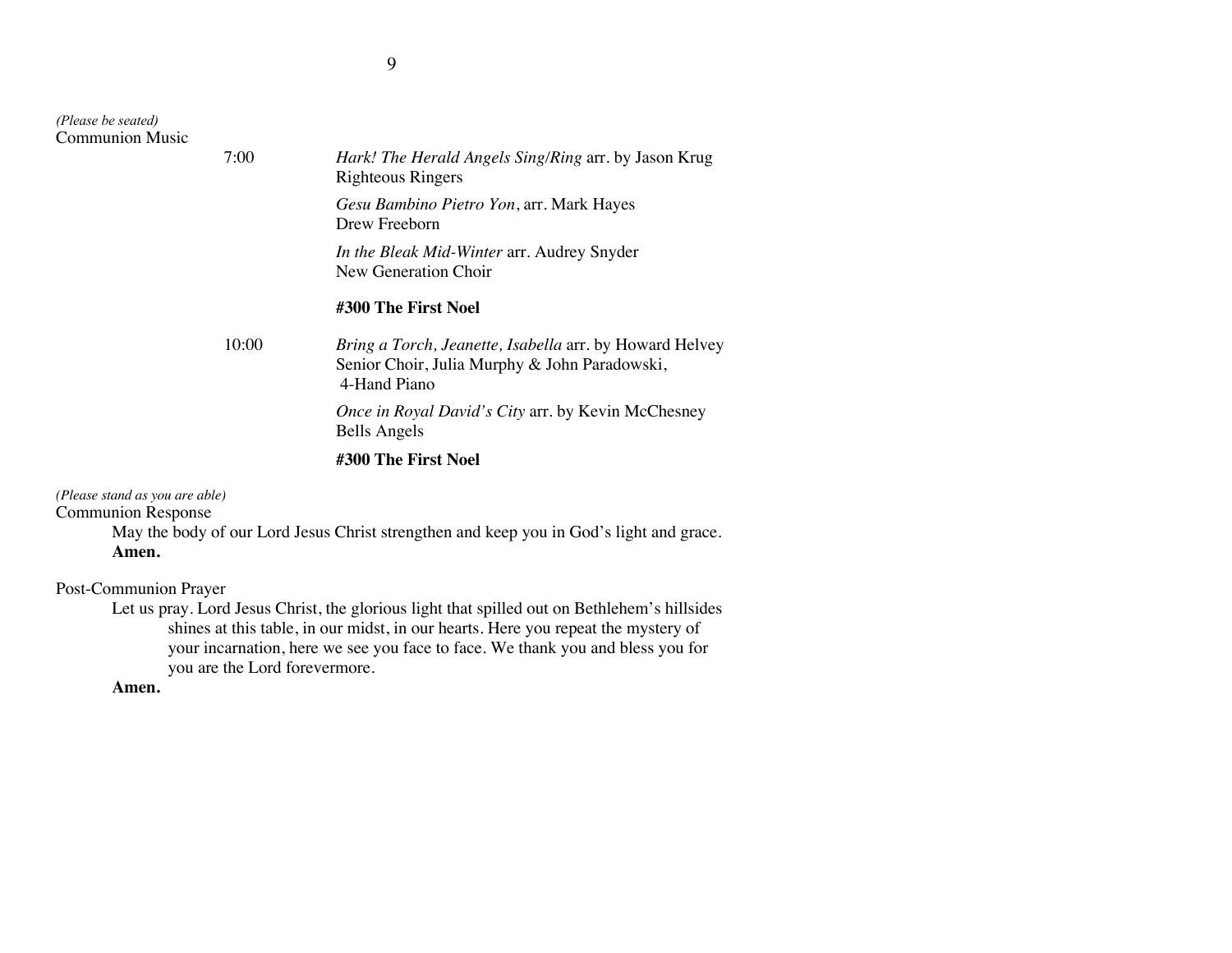

Tune: Stille Nacht, Irr. Music: Franz Gruber, 1787-1863. Text: Joseph Mohr, 1792-1849; tr. John F. Young, 1820-1885.

 $\diamond$  And Dwelt Among Us  $\diamond$ 

### Benediction

May Christ, born of Mary; dwell in your hearts and lives this Christmas and always. May almighty God, the One who is and who was and who will be, the Word made flesh, the holy and life-giving Spirit, bless you and keep you now and forever. The blessings of God the almighty Father, Son and Holy Spirit be upon you now and forever.

#### **Amen.**